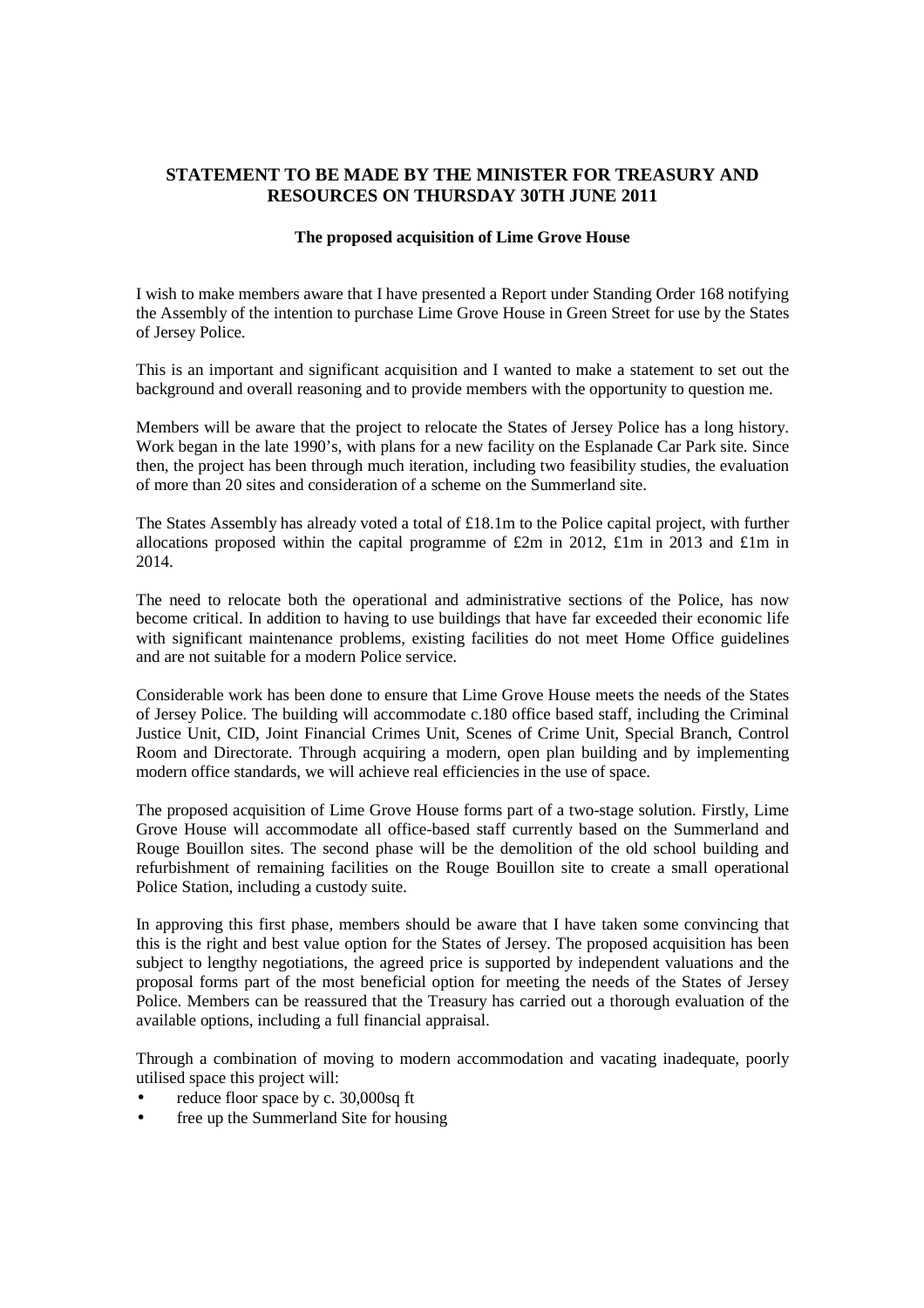- allow implementation of modern office space standards
- enable the States of Jersey Police to improve its working methods.

I am now convinced that Lime Grove House forms the central part of an option which represents the least development cost, enables Police requirements to be met quickly and frees up the Summerland site for future housing, something we have been debating in the Island Plan over the past few days.

This option has the full support of the Minister for Home Affairs and the States of Jersey Police

As with normal arrangements under Standing Order 168, the commercial details of the proposed acquisition, including the agreed price, must remain confidential until the transaction has been completed. Members should be aware that considerable work has been undertaken to ensure that these arrangements represent value for money.

This project represents the first major step in the office rationalisation strategy, which is designed to deliver greater efficiency in the occupation of States buildings, reduce the number of sites occupied and improve collaboration between departments. My Assistant Minister hopes to continue progress with the other phases of this strategy over the next six months.

Finally, I would like to thank the Minister for Home Affairs and his team at the States of Jersey Police, in particular the Chief and Deputy Chief of Police, not only for their patience, but for their considerable support in bringing this project to successful conclusion.

I also wish to thank the Constable of St. Peter who, in his role of Assistant Minister with responsibility for property, has provided me with wholehearted support in bringing this matter to a conclusion.

I must also recognise the role played by the Acting Chief Executive Officer and the Assistant Chief Executive in bringing this matter to a conclusion, along with the support provided by Jersey Property Holdings.

After many years of living in inadequate and inappropriate accommodation, I look forward to welcoming the States of Jersey Police into its new home.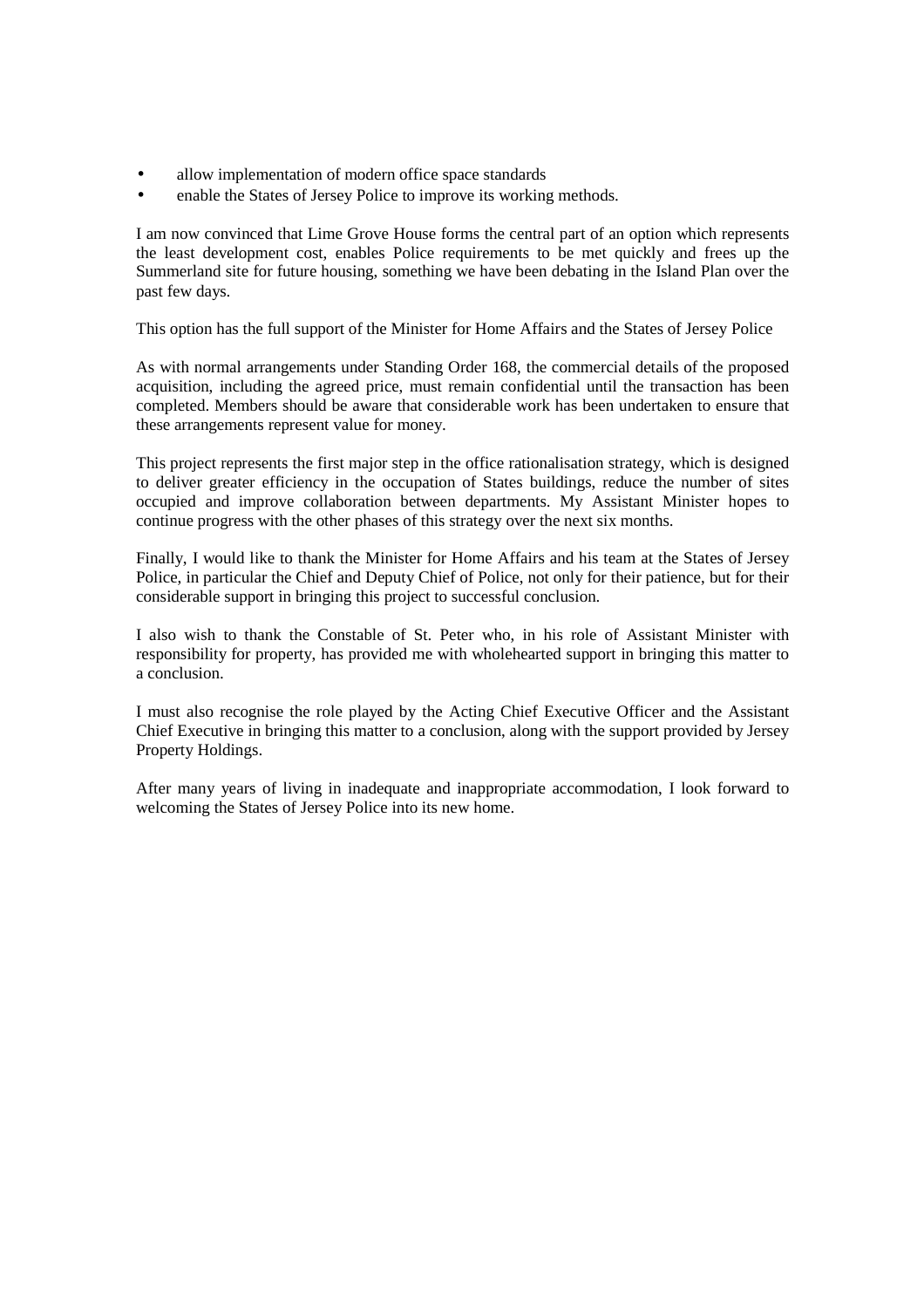## **1. Statement by the Minister for Treasury and Resources regarding the acquisition of Lime Grove House**

### **1.1 Senator P.F.C. Ozouf (The Minister for Treasury and Resources):**

I wish to inform Members that I presented a report under Standing Order 168 notifying the Assembly of the intention to purchase Lime Grove House in Green Street for use by the States of Jersey Police. This is an important and significant acquisition and I wanted to make a statement to set out the background and overall reasoning and to provide Members with the opportunity to question me. Members will be aware that the project to relocate the States of Jersey Police has a long history. Work began in the 1990s with plans for a new facility on the Esplanade Car Park site. Since then the project has been through much iteration, including 2 feasibility studies, the evaluation of more than 20 sites and consideration of a scheme on the Summerland site. The Assembly has already voted a total of £18.1 million to the Police Capital Project with further allocations proposed within the Capital Programme of £2 million in 2012, £1 million in 2013 and £1 million in 2014. The need to relocate both the operational and administrative sections of the police has now become critical. In addition to having use of buildings that far exceeded their economic life, with significant maintenance problems, existing facilities do not meet Home Office guidelines and are not suitable for a modern police service. Considerable work has been done to ensure that Lime Grove House meets the needs of the States of Jersey Police. The building will accommodate around 180 office-based staff, including the Criminal Justice Unit, C.I.D., (Crime Investigation Department), Joint Financial Crimes Unit, Scenes of Crimes Unit, Special Branch, Control Room, and Directorate. Through acquiring a modern, open-plan building and by implementing modern office standards, we will achieve real efficiencies in the use of the space. The proposed acquisition of Lime Grove House forms a 2-part solution. Firstly, Lime Grove House will accommodate all office-based staff currently based on the Summerland and Rouge Bouillon sites. The second phase will be the demolition of the old school building and the refurbishment of the remaining facilities on Rouge Bouillon site to create a small operational police station, including a custody suite. In approving this first phase, Members should be aware that I have taken some convincing that this is the right and the best value option for the States of Jersey. The proposed acquisition has been the subject of lengthy negotiations and the agreed price is supported by independent valuations and the proposals form part of the most beneficial options for meeting the needs of the States of Jersey Police. Members can be reassured that the Treasury has carried out a thorough evaluation of all available options, including a full financial appraisal. Through a combination of moving to modern office accommodation and vacating inadequate, poorly utilised space, this project will reduce floor space by up to 30,000 square feet, free up the Summerland site for housing, allow implementation of modern office space standards and enable the States of Jersey Police to improve its working methods. I am now convinced that Lime Grove House forms the central part of an option which represents the least development costs, enables police requirements to be met quickly, and frees up the Summerland site for future housing, something which we have, of course, been debating in the Island Plan over the past few days. This option has the full support of the Minister for Home Affairs and the States of Jersey Police. As with normal arrangements under Standing Order 168, the commercial details of the proposed acquisition, including the agreed price, must remain confidential until the transaction has been completed. Members should be aware that considerable work has been undertaken to ensure that these arrangements do represent value for money. This project represents the first step in a major office rationalisation strategy which is designed to deliver greater efficiency in the occupation of States buildings, reduce the number of sites occupied and improve collaboration between departments. My Assistant Minister hopes to continue progress with the other phases of the strategy over the next 6 months. Finally, I would like to thank the Minister for Home Affairs and his team at the States of Jersey Police, in particular the Chief and Deputy Chief of Police, not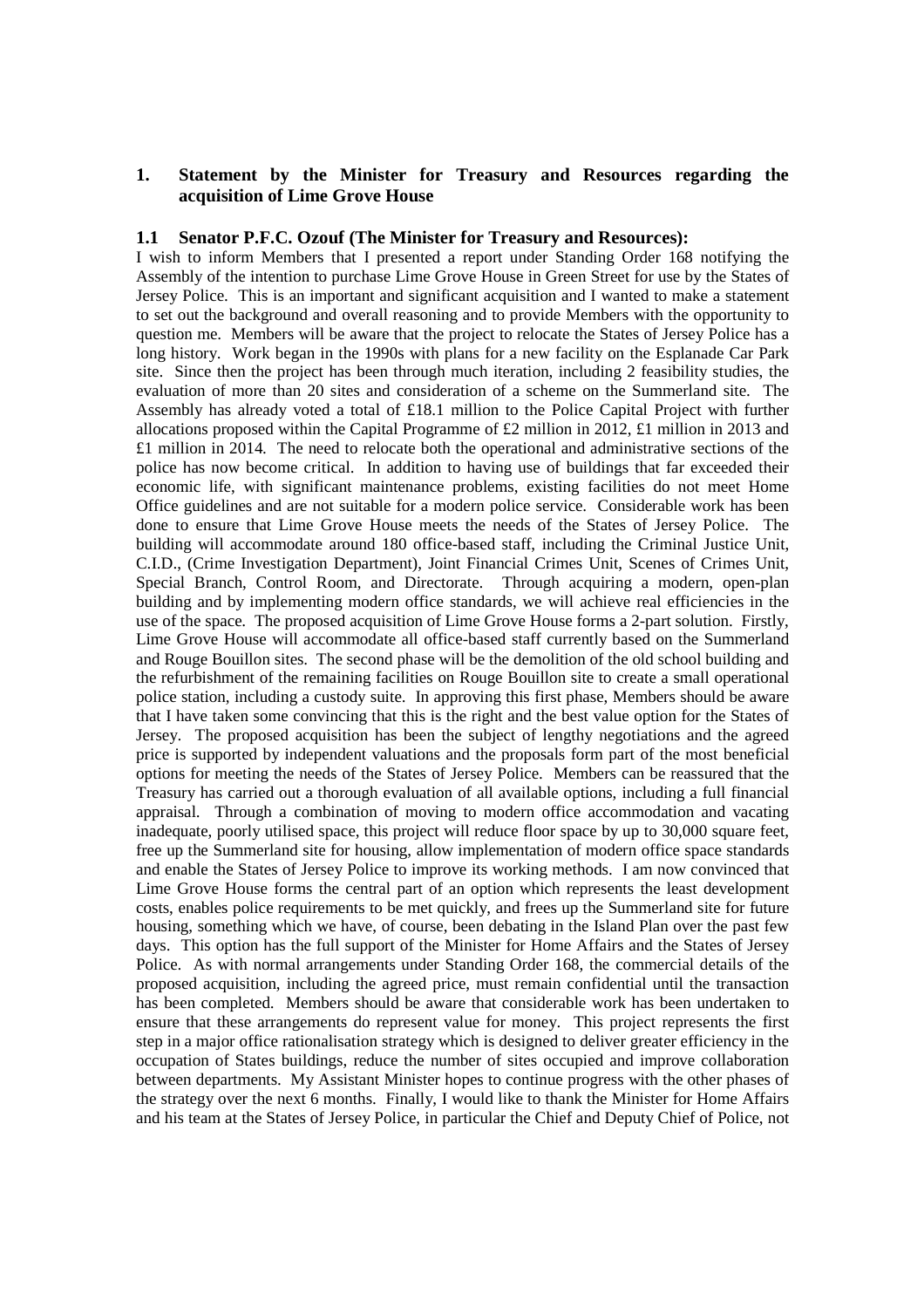only for their patience, but for their considerable support in bringing this project to a successful conclusion. I would also like to thank the Constable of St. Peter who, in his role as Assistant Minister with responsibility for property, has provided me with wholehearted support in bringing this matter to a conclusion. I must also recognise the role played by the Acting Chief Executive and Assistant Chief Executive in bringing this matter to a conclusion along with, of course, the support provided by Jersey Property Holdings. After many years of living in inadequate and inappropriate accommodation, I look forward to welcoming the States of Jersey Police into their new home.

## **The Bailiff:**

Very well. So Members have an opportunity to ask questions.

## **1.1.1 Connétable A.S. Crowcroft of St. Helier:**

While I welcome this letting of an empty building on an important site and the new home to the States Police, would the Minister reconfirm to the Assembly that he supports, in principle, that the States should pay rates on their properties? Does he recognise that this move will lead to a loss of about £5,000 per annum to St. Helier ratepayers and the housing that he talks about will, of course, not produce any rates for a considerable period of time? Under those circumstances, would he be willing to make sure that Treasury continues to remit that relatively modest sum of money to the Parish in the meantime?

## **Senator P.F.C. Ozouf:**

The Constable has risen on a number of occasions in the last week wearing almost 2 different hats. On the one side, he wants us to save money; on the other hand, he wants to not see development apparently now on Esplanade Square. I want the Parish to maximise their rates value by exciting commercial development across town. There is an issue of the States paying rates but that also must be a burden shared by all taxpayers and no doubt will be the subject of future debates in this Assembly. He knows my own position is we have to find the money, we have to find the solution, but it has to be fair to all Parishes as well.

## **1.1.2 The Connétable of St. Helier:**

Can I just follow up; I did not really get an answer. I did ask the Minister for Treasury and Resources whether he was willing, in the short term, to make sure that the Parish did not suffer a loss of about £5,000 from the letting of this building to the States body.

## **Senator P.F.C. Ozouf:**

I am not prepared to confirm that at this moment. I need to take advice in relation to the full liability and the other consequential benefits that the releasing of other land will have to the Parish.

## **1.1.3 Deputy S. Power of St. Brelade:**

Three little sub-questions. The first one is: there is reference to a reduction in office space by 30,000. What is the gross floor area of the new building? In relation to provision of official parking for States of Jersey Police and their officers and staff, how will that impinge on Green Street Car Park? How is he proposing to relate the occupation of this building by the States of Jersey Police with the residential units adjoining it?

#### **Senator P.F.C. Ozouf:**

I think that I will send a note, if I may, about the actual precise square footages of the different sites because I probably cannot do justice within 10 minutes of it but I will give the Deputy, if I may, the full breakdown. Regarding the parking, an arrangement is being made in order to allow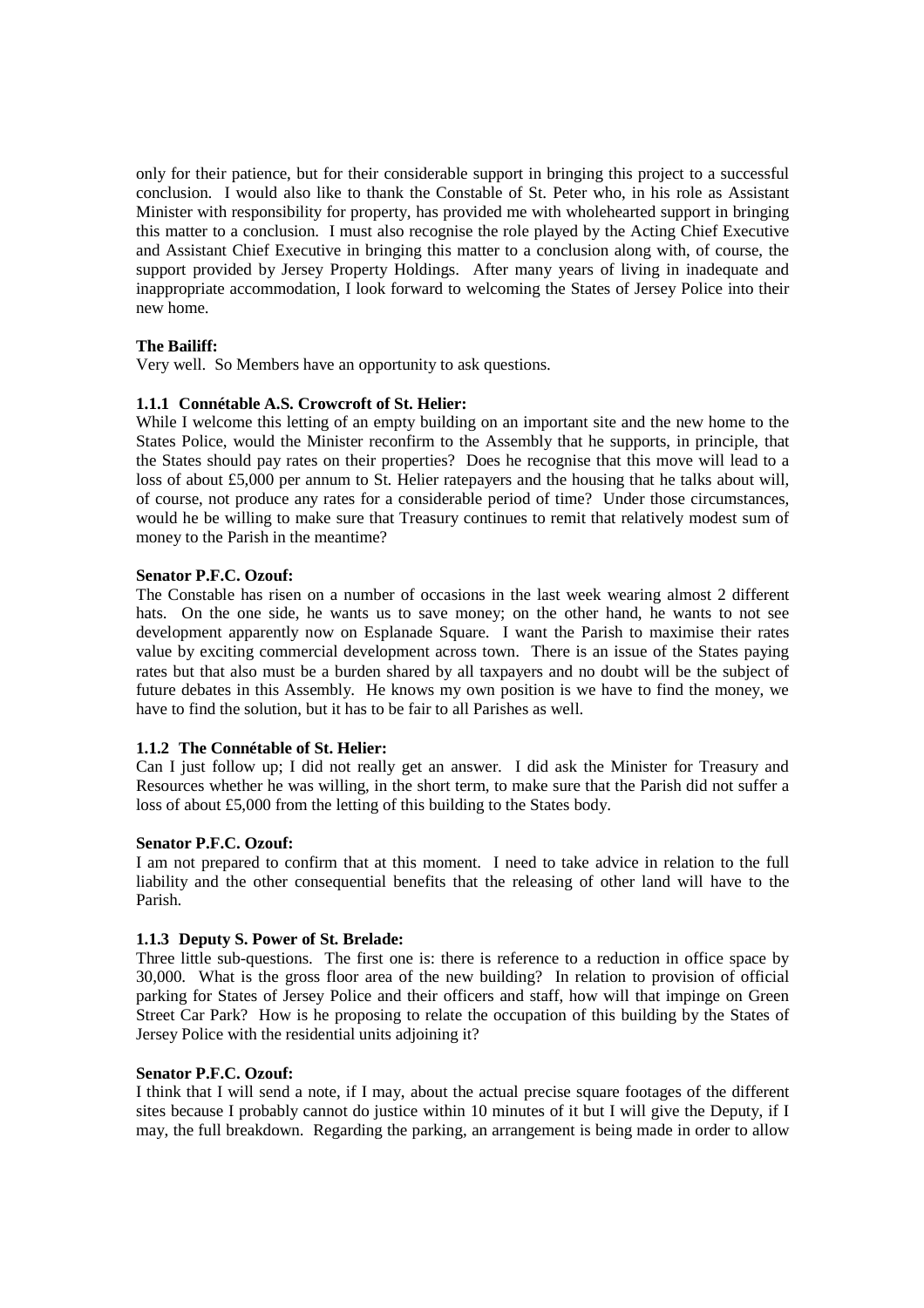the States of Jersey Police special access to the underground parking on Lime Grove House which meets all of their security requirements, and I cannot remember the third question, I am sorry.

#### **Deputy S. Power:**

The residential units.

#### **Senator P.F.C. Ozouf:**

I understand that the Minister for Home Affairs and his team and the Deputy Police Chief, who has done an enormous amount of work on this, is entirely satisfied that the residential units next to an office space police station is entirely appropriate.

#### **1.1.4 Deputy R.G. Le Hérissier of St. Saviour:**

Can the Minister tell us what are the plans for the Rouge Bouillon site and what is the extent of the footprint for the much smaller police station that will be developed on that site? Given it will be smaller, what is happening to the rest of the site and the fire service?

#### **Senator P.F.C. Ozouf:**

A very good question. First of all, the real prize in this, which is the reason why I have been convinced, is that the Summerland site currently occupied by the States of Jersey Police in frankly terrible accommodation is going to be available to deployment for housing and, I very much hope, affordable housing. There is a related transaction in relation to this to secure the whole of that site. In terms of the Rouge Bouillon site, the old St. Helier Girls' School is going to be vacated and we are looking at the ambulance station and the whole of that site about having a unified ambulance, fire service and operational police station, and that is going to be a subject of a further rationalisation, and I hope releasing some land by efficient use of all the blue light services together, and that is going to be funded by the subsequent capital allocations that this Assembly will consider, one of which is in the Business Plan.

## **1.1.5 Deputy R.C. Duhamel of St. Saviour:**

The Minister tells us in his statement that he has taken some convincing that this is right and best value option for the States of Jersey. Without breaking any confidences under Standing Order 168, would the Minister be able to assure the House that indeed the acquisition price, whatever it is, does not include a substantial premium over and above what independent valuations have arrived at?

#### **Senator P.F.C. Ozouf:**

That is a very good question. I have taken some convincing and I have been, as Members would expect, pretty difficult in relation to being convinced of the acquisition of a piece of land by the States when we have so much. I have been convinced that the purchase price does represent value for money. It was supported by valuations and there has been intense dialogue over the last few months to improve upon the overall package that we have now reached. I am satisfied that this represents an appropriate value. I have been very difficult with Property Holdings in relation to the evaluation method in relation to this site and I am happy to brief any Member confidentially on my reasoning and now my justification for being satisfied. No, there is not a premium in relation to the issue and I am satisfied that red book valuations have been carried out, but I have been extremely difficult and I am grateful for the Minister for Home Affairs bearing with me while I have been difficult but achieving value for money.

#### **1.1.6 Deputy A.E. Jeune of St. Brelade:**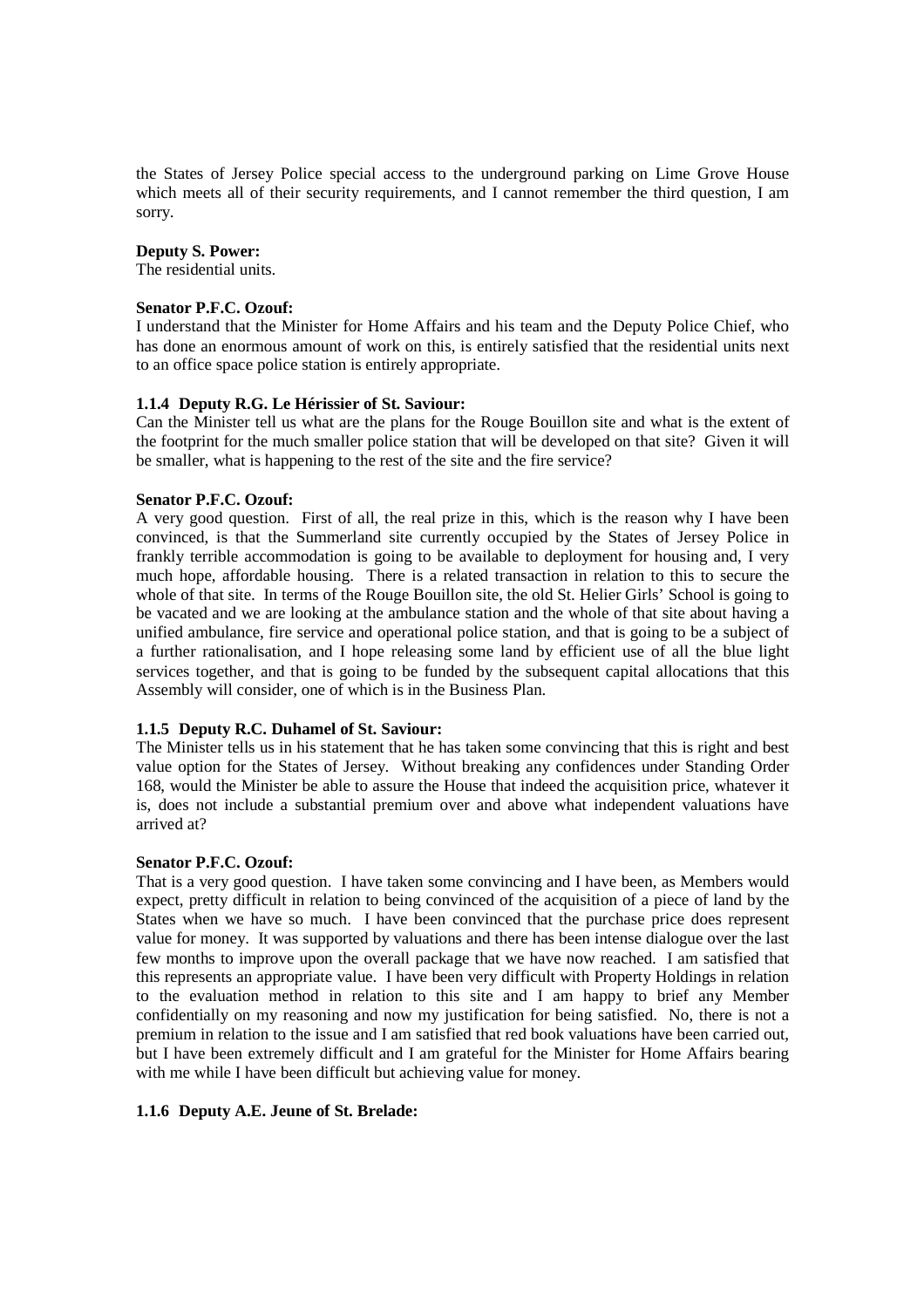So am I to understand from what the Senator says is that the reason for it taking so long and for the Police Department to have been working in inadequate and inappropriate accommodation is because the Minister has needed to be convinced, question number one, and 2 …

## **The Bailiff:**

Well, just one question, Deputy, because a lot of Members want to ask questions.

### **Senator P.F.C. Ozouf:**

If I may say, I think that the police have been poorly treated by the central departments responsible for bringing capital projects to a conclusion.

## [11:15]

This has taken far too long. There were original problems with quite frankly crazy proposals for police stations with bomb blast walls on the Esplanade but we have moved on from that and it is up to the corporate department of Property Holdings to serve the interests of departments in an efficient way, in a timely way, to deal with their issues. We are now making significant progress on doing that. I have taken a few months to convince but we have improved the overall package. We now have an implementable package and I look forward to the States of Jersey Police being in this building within 12 months in order to deliver the efficiencies which the Minister is also asked to do in terms of his police force.

## **1.1.7 Deputy M. Tadier of St. Brelade:**

The Minister said he had taken some convincing that this was the right and best value option for the States. What were the doubts that he had that this was the right and best value for the States?

#### **Senator P.F.C. Ozouf:**

The original package, which had a whole series of options in it including a whole series of other consequential moves involving other States properties, was not, frankly, going to be able to be possible. A plan that could be implemented, which would not have cost overruns, was properly planned and appropriate prices for the various different constituent part of phase 1.

#### **1.1.8 Deputy D.J.A. Wimberley of St. Mary:**

This, on the face of it, is a good solution. I just wanted to ask about whether the Minister can elaborate on any possible problems with operating from 2 sites. We are always told that it is good to operate from one site, so I would just like clarification that this issue is resolved and a little explanation what the issues might be.

#### **Senator P.F.C. Ozouf:**

I am conferring with my friend, the Minister for Home Affairs, because we regard this almost as a common statement, as a common policy. The Minister advises me that his staff are operating out of 5 sites at the moment and it is their preferred option to be operating out of a back-office office site and a front-office operational police station, which will be at Rouge Bouillon ... hopefully at Rouge Bouillon. We will look at the details of that with their custody suite. This is the police's preferred option and is going to accrue significant operational efficiencies as a result of operating out of 2 sites strategically located in town.

#### **1.1.9 Deputy J.B. Fox of St. Helier:**

Finally, common sense prevails, congratulations. The reduction of 30,000 square feet I can understand, but can we make sure that we have looked at the long term and we are not going to